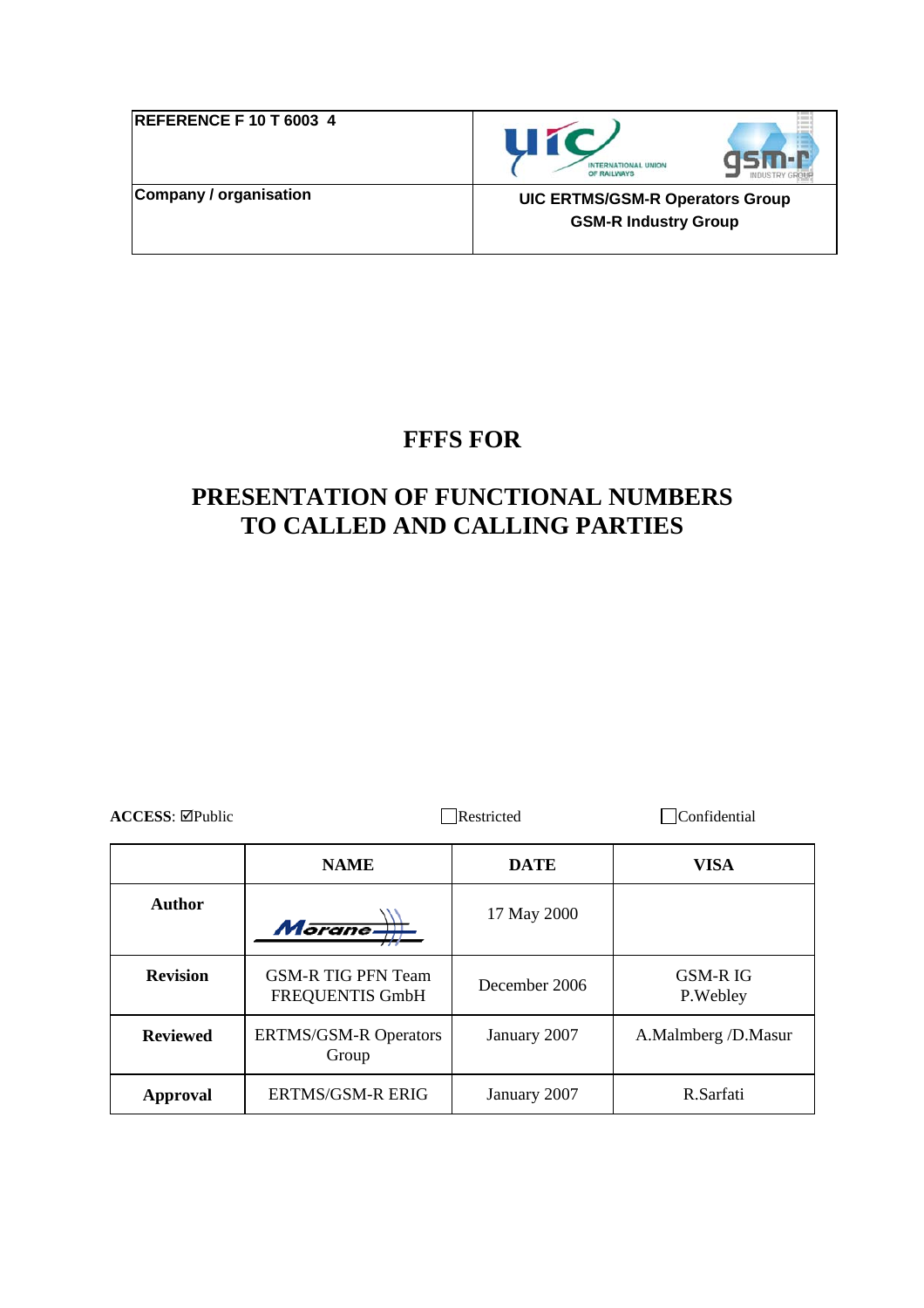# **EVOLUTION SHEET**

| <b>Version</b>           | <b>Date</b> | <b>Author</b>     | <b>MODIFICATION</b>                                                         |  |
|--------------------------|-------------|-------------------|-----------------------------------------------------------------------------|--|
| A                        | 27/08/1996  | <b>AMC</b>        | Creation                                                                    |  |
| B                        | 20/09/1996  | <b>AMC</b>        | <b>Editorial</b> changes                                                    |  |
| 1                        | 25/09/1996  | <b>AMC</b>        | First approved version                                                      |  |
| 1A                       | 28/04/1997  | <b>AMC</b>        | Implementation of Stage 3 description                                       |  |
| $\overline{2}$           | 11/08/1997  | <b>AMC</b>        | New chapter 8                                                               |  |
|                          |             |                   | New paragraph at the end of chapter 7                                       |  |
| 3                        | 31/07/2000  | <b>MORANE</b>     | Specification review of third issue                                         |  |
| 3.01                     | 07/02/2006  | <b>FREQUENTIS</b> | Working copy for MORANE update<br>contract I/01/U189-GSM-R                  |  |
| 3.02                     | 21/02/2006  | <b>FREQUENTIS</b> | RAC replaced by IC, clarification of use<br>of international EIRENE numbers |  |
| 3.03                     | 01/03/2006  | <b>FREQUENTIS</b> | Inclusion of comments by PFN update<br>team                                 |  |
| 3.04                     | 14/03/2006  | <b>FREQUENTIS</b> | Clarification of cOTDI, minor editorial<br>changes                          |  |
| 3.1                      | 21/03/2006  | <b>FREQUENTIS</b> | References adjusted                                                         |  |
| 3.11                     | 10/07/2006  | <b>FREQUENTIS</b> | Inclusion of TIG comments                                                   |  |
| 3.2                      | 14/07/2007  | <b>FREQUENTIS</b> | Final draft to TIG                                                          |  |
| 3.3                      | 24/07/2006  | <b>FREQUENTIS</b> | Approved by TIG, presented to UIC                                           |  |
| 3.31                     | 24/11/2006  | <b>FREQUENTIS</b> | Inclusion of OG comments                                                    |  |
| 3.32                     | 5/12/2006   | <b>FREQUENTIS</b> | Inclusion of TIG comments                                                   |  |
| 3.4                      | 12/12/2006  | <b>FREQUENTIS</b> | Final approval by TIG                                                       |  |
| $\overline{\mathcal{A}}$ | 29/01/2007  | OG &IG            | Specification update fourth issue                                           |  |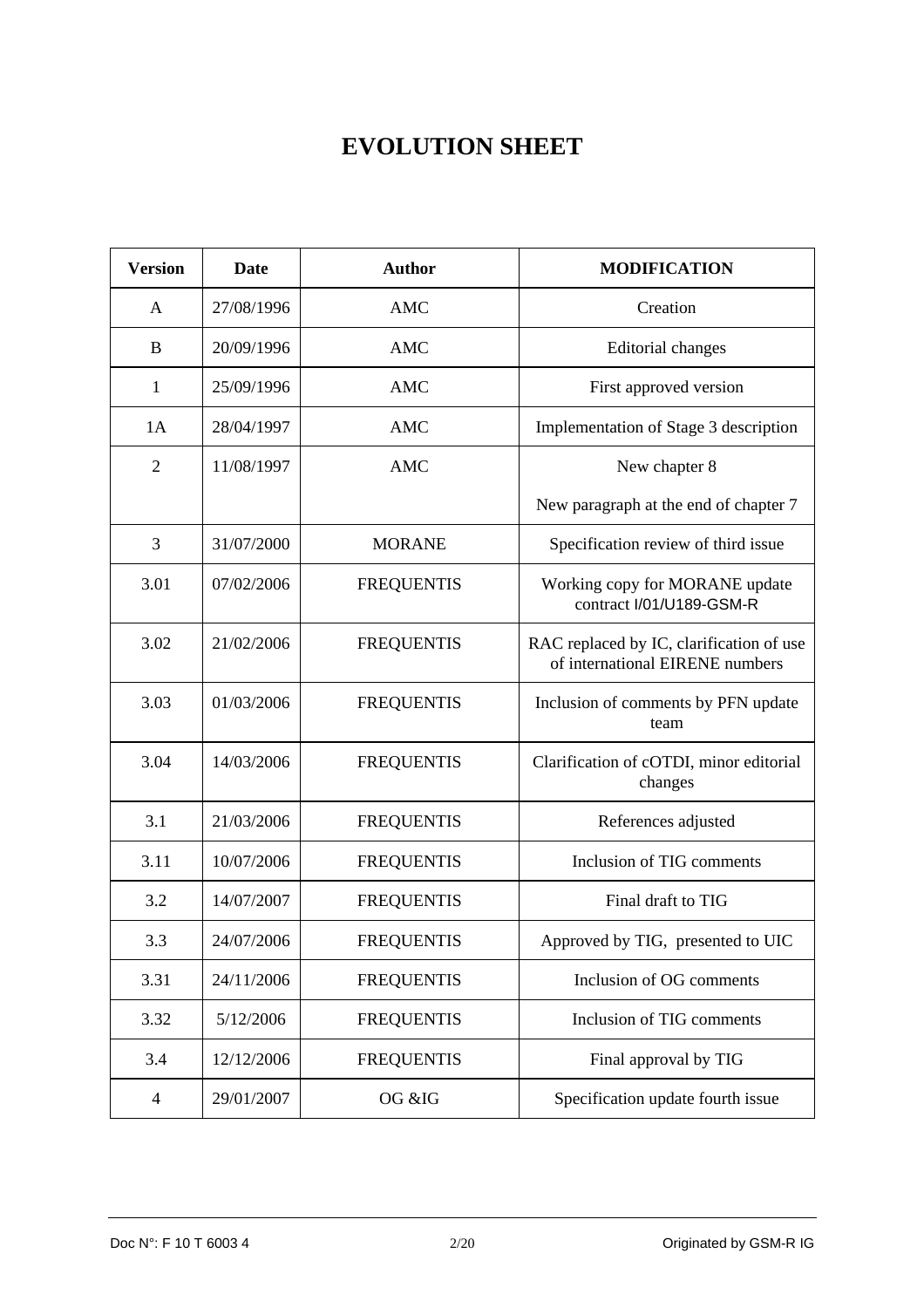## **TABLE OF CONTENTS**

| 1.          |                                                             |  |
|-------------|-------------------------------------------------------------|--|
| $2_{\cdot}$ |                                                             |  |
| 2.1.        |                                                             |  |
| 2.2.        |                                                             |  |
| <u>3.</u>   |                                                             |  |
| <u>4.</u>   |                                                             |  |
| <u>5.</u>   |                                                             |  |
| <u>6.</u>   |                                                             |  |
| <u>Z.</u>   |                                                             |  |
| <u>8.</u>   | <b>INTERACTION WITH OTHER GSM SUPPLEMENTARY SERVICES 11</b> |  |
| <u>9.</u>   |                                                             |  |
| 10.         | EXCEPTIONAL PROCEDURES OR UNSUCCESSFUL OUTCOME 13           |  |
| 11.         |                                                             |  |
| 11.1.       |                                                             |  |
| 11.2.       |                                                             |  |
| 11.3.       |                                                             |  |
| <u>12.</u>  |                                                             |  |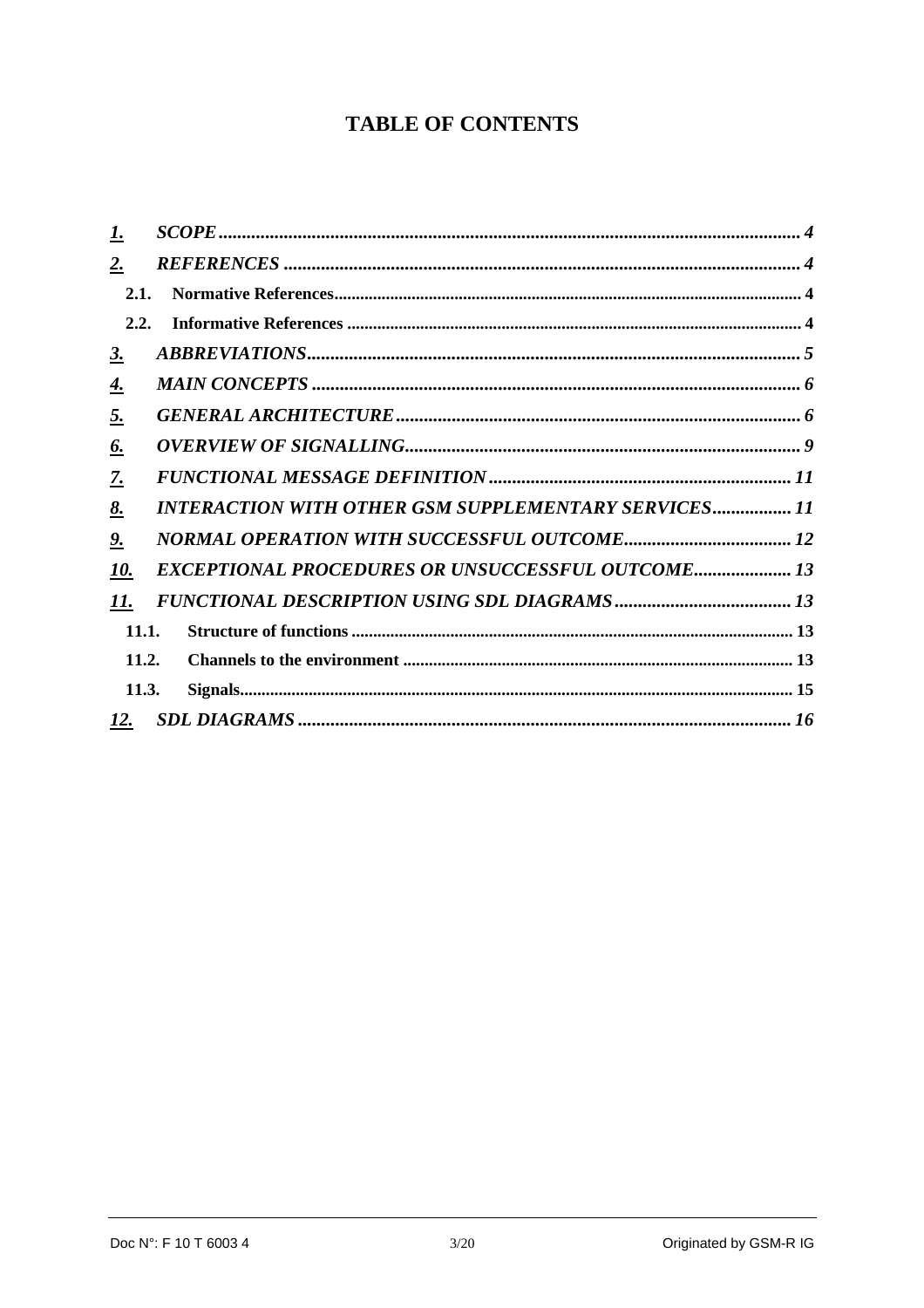#### <span id="page-3-0"></span>**1. SCOPE**

This Form Fit Functional Specification (FFFS) specifies the functions required from the GSM-R network for the presentation of functional numbers to called and calling parties during normal call setup.

The presentation of functional numbers ensures a visual information about the destination to the calling subscriber and originator to the called subscriber. The functional numbers have to be interpreted by the MMI applications of called and calling party and the appropriate information has to be displayed.

The functional numbers are structured and unequivocally assigned. E.g. train functional numbers themselves already provide detailed information about the train and do not require additional interpretation.

Therefore, data base applications in charge of the textual interpretation of numbers are not considered in this specification.

#### **2. REFERENCES**

#### *2.1. Normative References*

- [1] MORANE "Usage of the UUIE in the GSM-R Environment", Ref H 22 T 0001
- [2] MORANE FFFS for Functional Addressing E 10 T 6001
- [3] MORANE FIS for Presentation of Functional Numbers to Called and Calling Parties F 12 T 6003
- [4] 3GPP TS 24.087 3.0.0 User-to-User Signalling (UUS) Stage 3
- [5] 3GPP TS 24.007 3.3.0 Mobile Radio Interface Signalling Layer 3 General Aspects
- [6] 3GPP TS 24.008 3.3.0 Mobile radio interface layer 3 specification, Core Network Protocols - Stage 3.
- [7] 3GPP TS 24.083 3.0.0 Call Waiting (CW) and Call Hold (HOLD) Supplementary Service - Stage 3
- [8] MORANE "GSM-R SIM card specification", Ref.: P38 T 9001
- [9] ITU Recommendation Z.100: Specification and Description Language

#### *2.2. Informative References*

- [10] MORANE SSRS A 04/02 T 6002
- [11] ETSI EN 301 515 Requirements for GSM operation on Railways V2.3.0
- [12] ETSI TR 102 281 Detailed requirements for GSM operation on Railways V2.0.0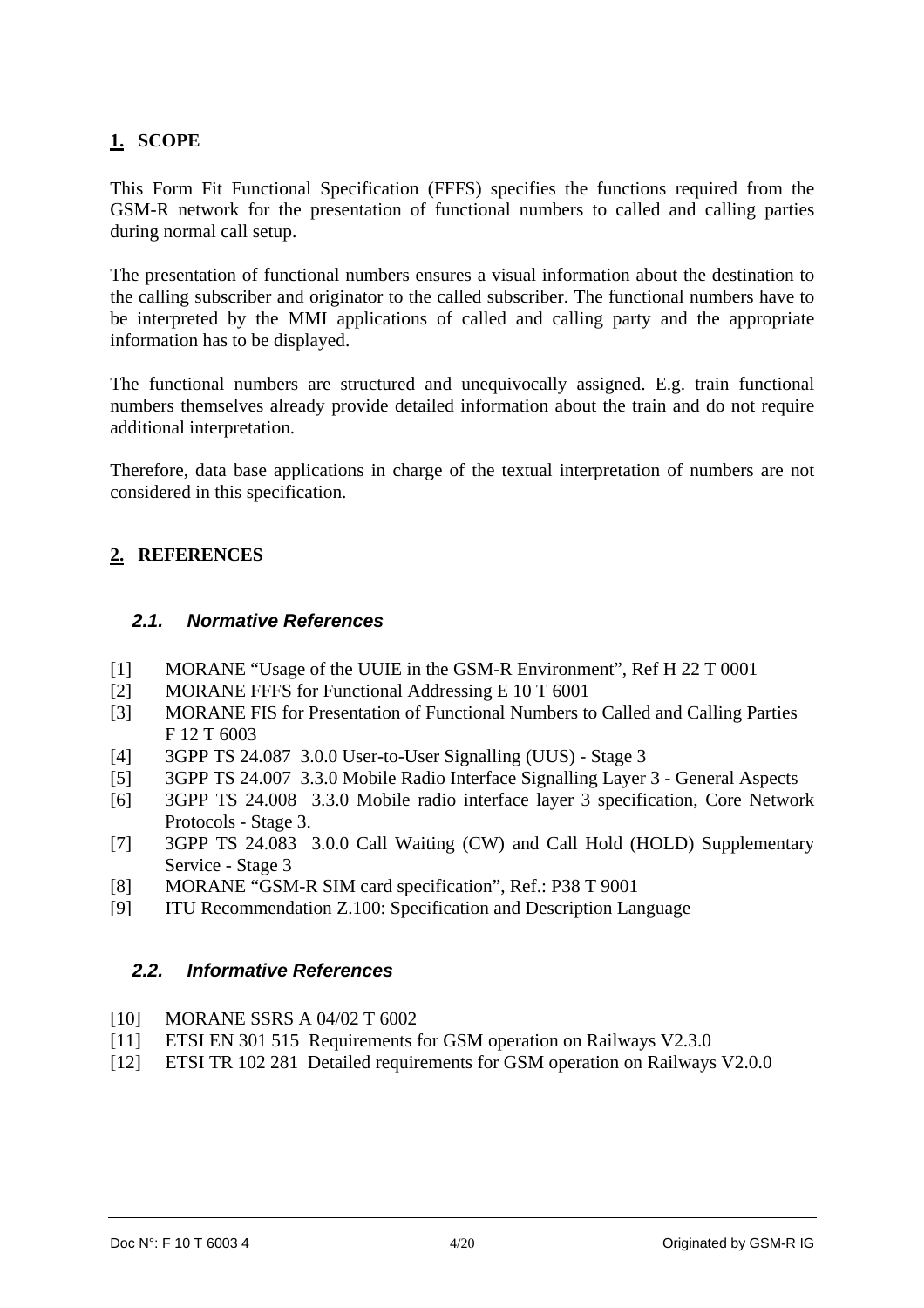## <span id="page-4-0"></span>**3. ABBREVIATIONS**

| <b>BSS</b>    | <b>Base Station System</b>                        |
|---------------|---------------------------------------------------|
| CC            | <b>Country Code</b>                               |
| <b>CLIP</b>   | <b>Calling Line Identity Presentation</b>         |
| CoLP          | <b>Connected Line identification Presentation</b> |
| cOTDI         | compressed Originator To Dispatcher Information   |
| <b>CTRLFN</b> | <b>Controller Functional Number</b>               |
| <b>FNUT</b>   | <b>Fixed Network User Terminal</b>                |
| <b>GCRef</b>  | Group Call Reference                              |
| <b>GMSC</b>   | Gateway MSC                                       |
| <b>GSM</b>    | Global System for Mobile Communications           |
| <b>GSM-R</b>  | <b>GSM Rail</b>                                   |
| IC            | <b>International Code</b>                         |
| <b>ISDN</b>   | <b>Integrated Service Digital Network</b>         |
| <b>MMI</b>    | Man Machine Interface                             |
| <b>MOC</b>    | Mobile Originating Call                           |
| <b>MS</b>     | Mobile Subscriber                                 |
| <b>MSC</b>    | Mobile Switching Centre                           |
| <b>MSISDN</b> | <b>Mobile Station International ISDN Number</b>   |
| MT            | <b>Mobile Termination</b>                         |
| <b>MTC</b>    | <b>Mobile Terminating Call</b>                    |
| <b>NDC</b>    | <b>National Destination Code</b>                  |
| <b>NPI</b>    | Numbering Plan Indicator                          |
| <b>OTDI</b>   | Originator To Dispatcher Information              |
| <b>PABX</b>   | Private Automatic Branch eXchange                 |
| <b>SIM</b>    | <b>Subscriber Identity Module</b>                 |
| <b>SM</b>     | <b>Short Message</b>                              |
| <b>TFN</b>    | <b>Train Functional Number</b>                    |
| <b>TON</b>    | Type Of Number                                    |
| UUS1          | User to User Signalling Service 1                 |
| <b>VBS</b>    | <b>Voice Broadcast Service</b>                    |
| <b>VGCS</b>   | Voice Group Call Service                          |
| <b>VLR</b>    | <b>Visitor Location Register</b>                  |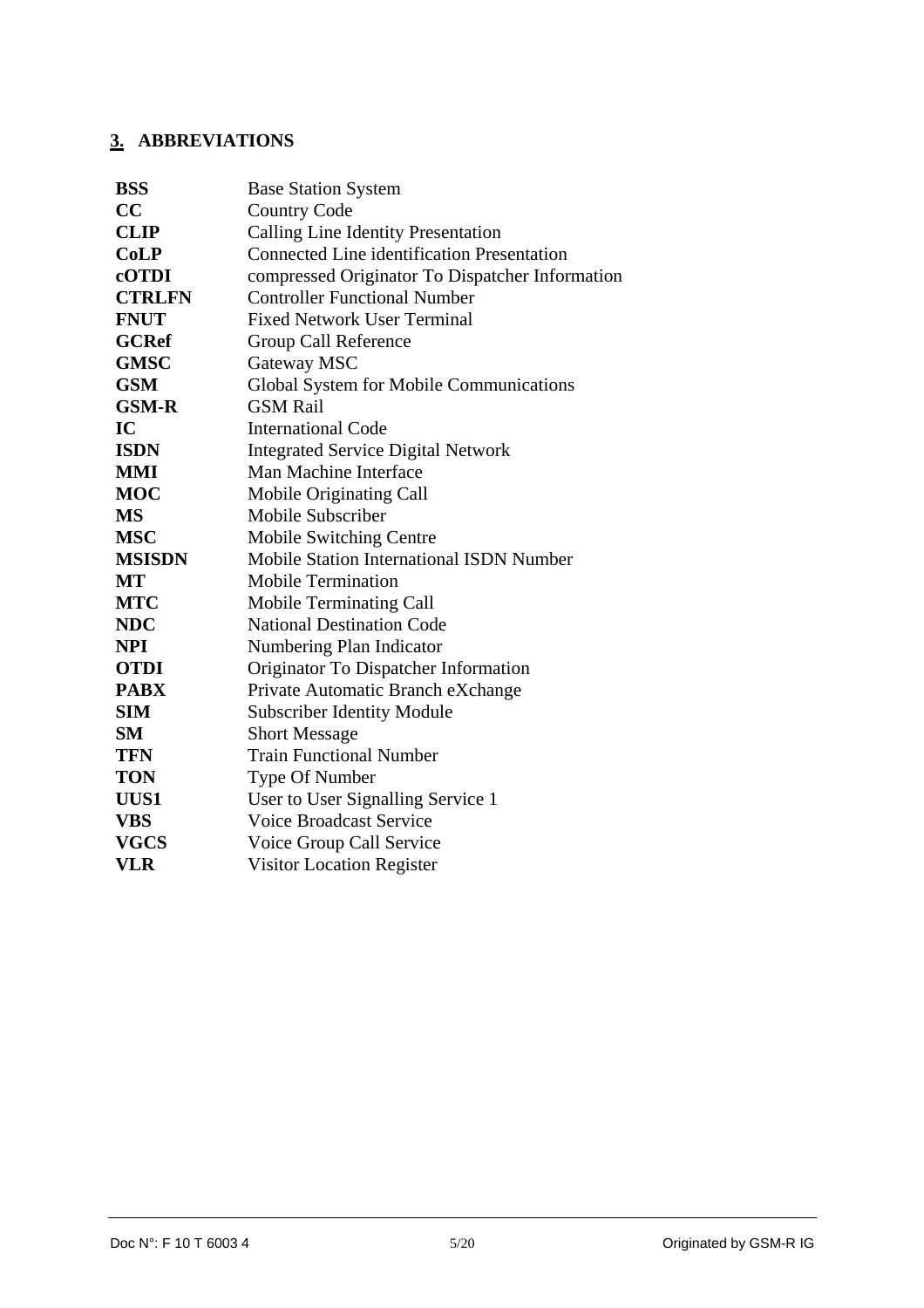#### <span id="page-5-0"></span>**4. MAIN CONCEPTS**

For normal calls in the GSM-R network, trains and controllers may be called by using functional numbers instead of real MSISDN numbers. The functional numbers signifying train numbers, engine numbers, coach numbers and shunting or maintenance team members are managed by the GSM Follow-me service. Mobile stations are registered and de-registered with the Follow-me service using USSD control sequences, and facilities are also provided for the operator management of functional numbers, including the removal of the relationship between functional numbers and MSISDN Numbers. The functional number to be registered is the International EIRENE number, which must therefore include the International Code (IC). Refer to [2] FFFS *Functional Addressing*.

Dispatcher terminals may also be assigned functional numbers, on a permanent or temporary basis. The GSM Follow-me service is directly available only to mobile users, but dispatcher terminals may be registered and de-registered using alternative methods providing similar functionality. Wireless dispatchers may use such alternative methods, or the GSM Follow-me service as appropriate, provided the presentation of functional numbers is supported.

However functional numbers registered with the Follow-me service or other methods cannot be presented using the GSM supplementary services CLIP and COLP, because these are network services and only allow the presentation of the physical MSISDN or ISDN addresses to which the functional numbers have been translated.

The functional numbers have to be included in standard GSM transport mechanisms that support a transparent end-to-end information transfer. This is realized by using the end-to-end supplementary service UUS1. Furthermore, each GSM-R terminal is able to display on its own MMI the functional number which it presents as UUS1 to other parties.

In this specification the presentation of functional numbers to called and calling parties using the supplementary service UUS1 is described.

#### **5. GENERAL ARCHITECTURE**

When initiating a point to point call, the calling party has to provide the user-to-user information embedded in the SETUP message containing its functional number. The network has to transfer this user-to-user information transparently embedded in the set-up signalling towards the called party.

If there is more than one functional number forwarded to a particular MSISDN (several functional numbers per train) the application on the MS will use the currently selected functional number, as defined either by manual user input or by an automatic procedure. The automatic procedure will be based on selecting the latest successfully registered functional number. (Ref. [8]). The selected number will be packed inside the UUS1 data.

The connected party might send an ALERT message, or even a CONNECT message if no ALERT is to be sent due to an automatic answering mechanism. These messages are used to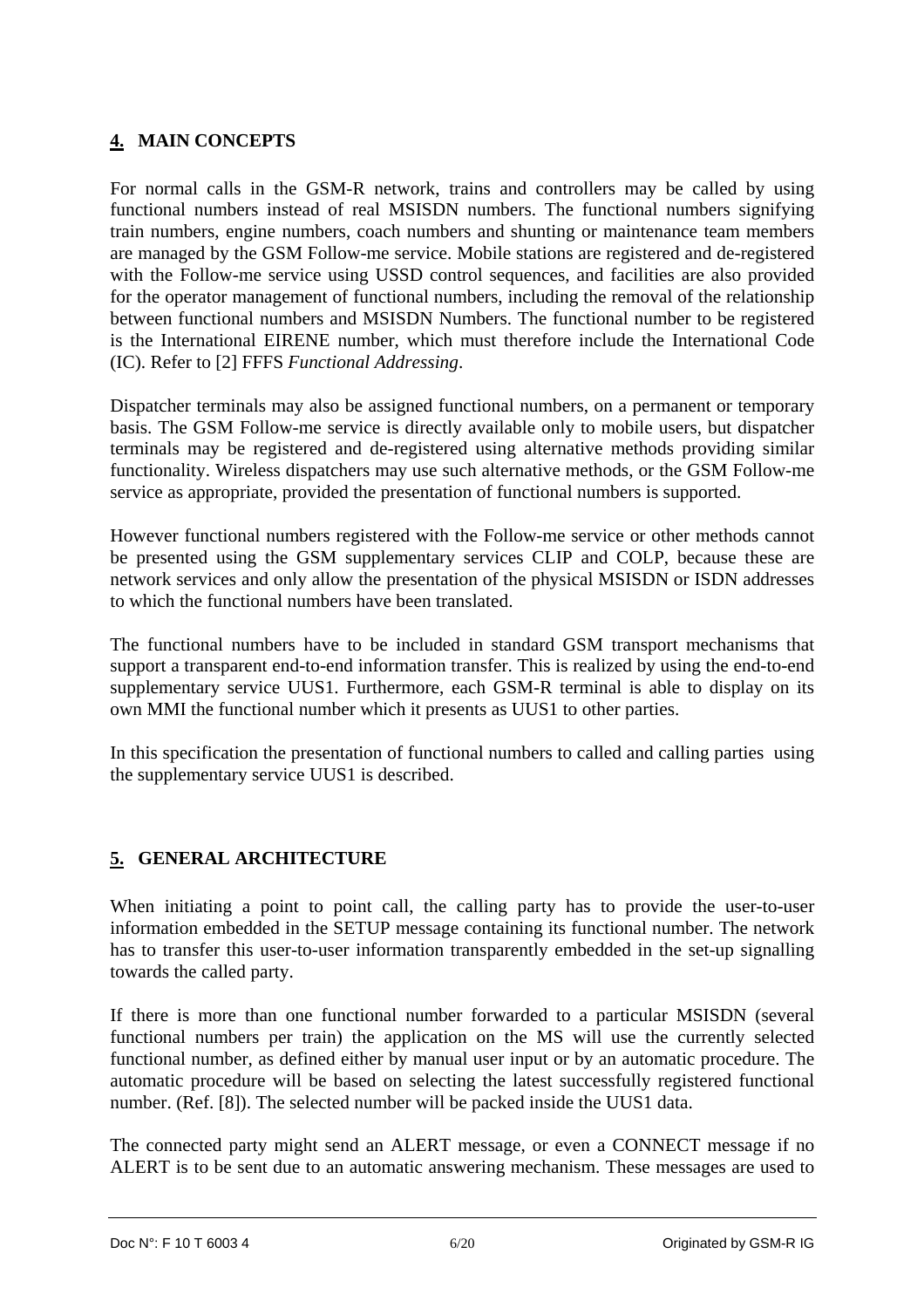provide the functional number inside the user-to-user information. The network has to transfer this user-to-user information transparently embedded in the alert/connect procedure towards the calling party.

The scenario mentioned above ensures that the functional number of the calling party reaches the destination during the set-up procedure and that the functional number of the connected party will be sent back to the originator of the call in the alerting/connecting phase. It is required on both sides for the MMI to be able to interpret the received user-to-user information and display the appropriate information on the screen.

Figure 1 shows an example of a MOC transferring the TFN inside the UUS1 data of a SETUP message and receiving the CTRLFN inside the UUS1 data of an ALERT/CONNECT message.



**Figure 1: General architecture** 

*Note: The controller may be connected as well to the MSC via a PABX. The functional number to be transferred is the international EIRENE number and includes the IC*

The international EIRENE number should be displayed to the user, unless the IC of the number to be displayed corresponds to the IC of the user's network. In this case it is permissible to display the national EIRENE number.

In the case of VGCS and VBS calls, the MSC inserts the group call reference of the call in the CLIP field of the SETUP message sent to the dispatchers involved in the call. The group call reference is displayed to the dispatcher terminal users.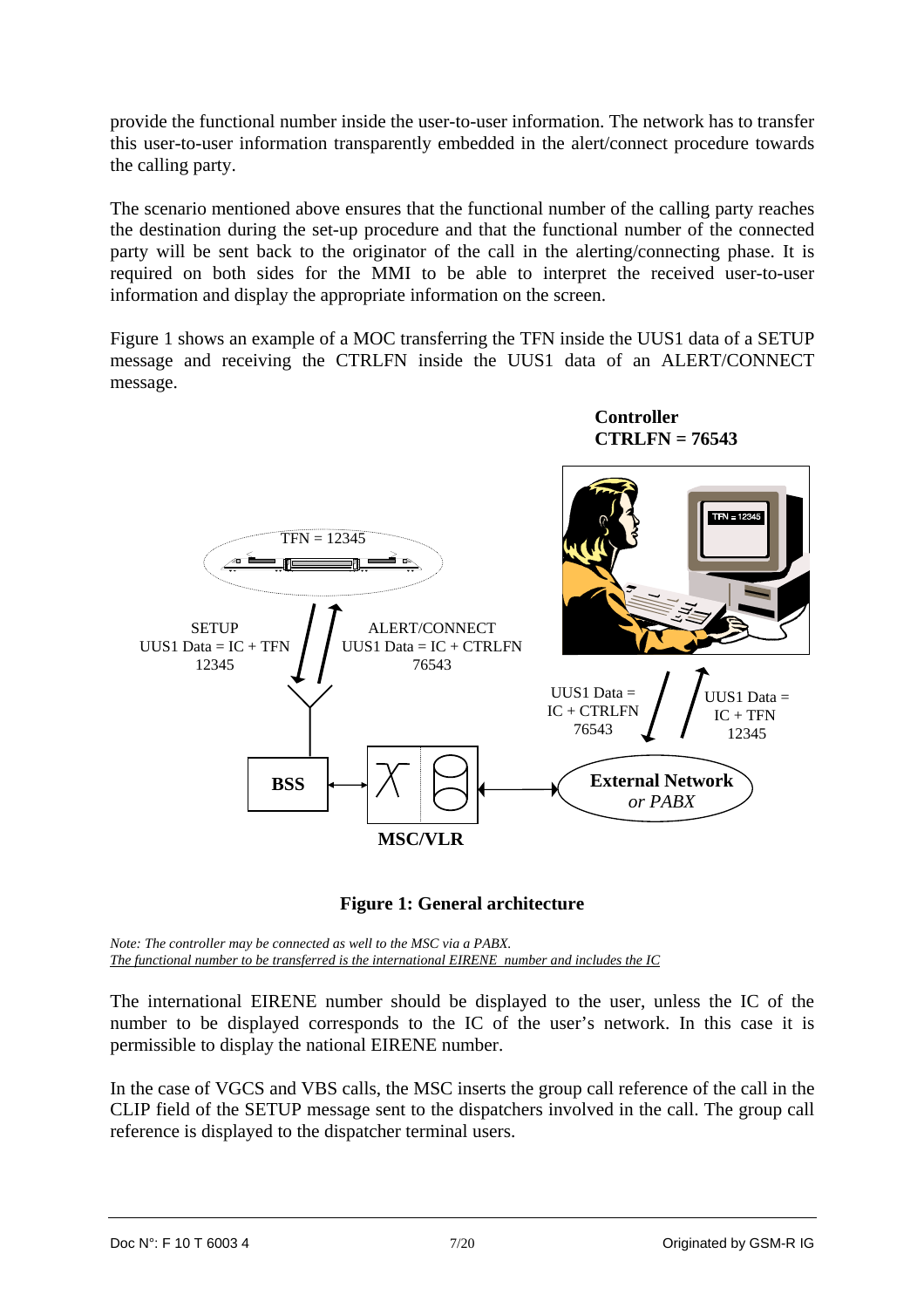Note: The originator of a VGCS or VBS call is not provided with any display of the numbers (functional or otherwise) of the respondents to the call.

In the case of mobiles invoking the VGCS service at railway emergency priority (Railway Emergency Calls), the originating mobile may send Originator To Dispatcher Information (OTDI) to the dispatchers involved in the call. This information is transmitted as compressed OTDI (cOTDI) from the mobile station to the MSC. The MSC must then convert the cOTDI to a UUIE containing decompressed OTDI for insertion in the SETUP messages sent to the dispatcher terminals.

The UUIE containing decompressed OTDI received by the dispatcher terminal can easily be distinguished from a UUIE containing a functional number, as a different protocol discriminator and format is used, see [1]. The OTDI string, which contains an abridged representation of the functional number of the originator, is displayed to the user of the dispatcher terminal, in addition to the group call reference.

Note: Due to limitations on the length of OTDI which are necessary to achieve the fast set-up times required in particular for Railway Emergency Calls, it is not in general possible to transmit the international EIRENE number as OTDI. See [1]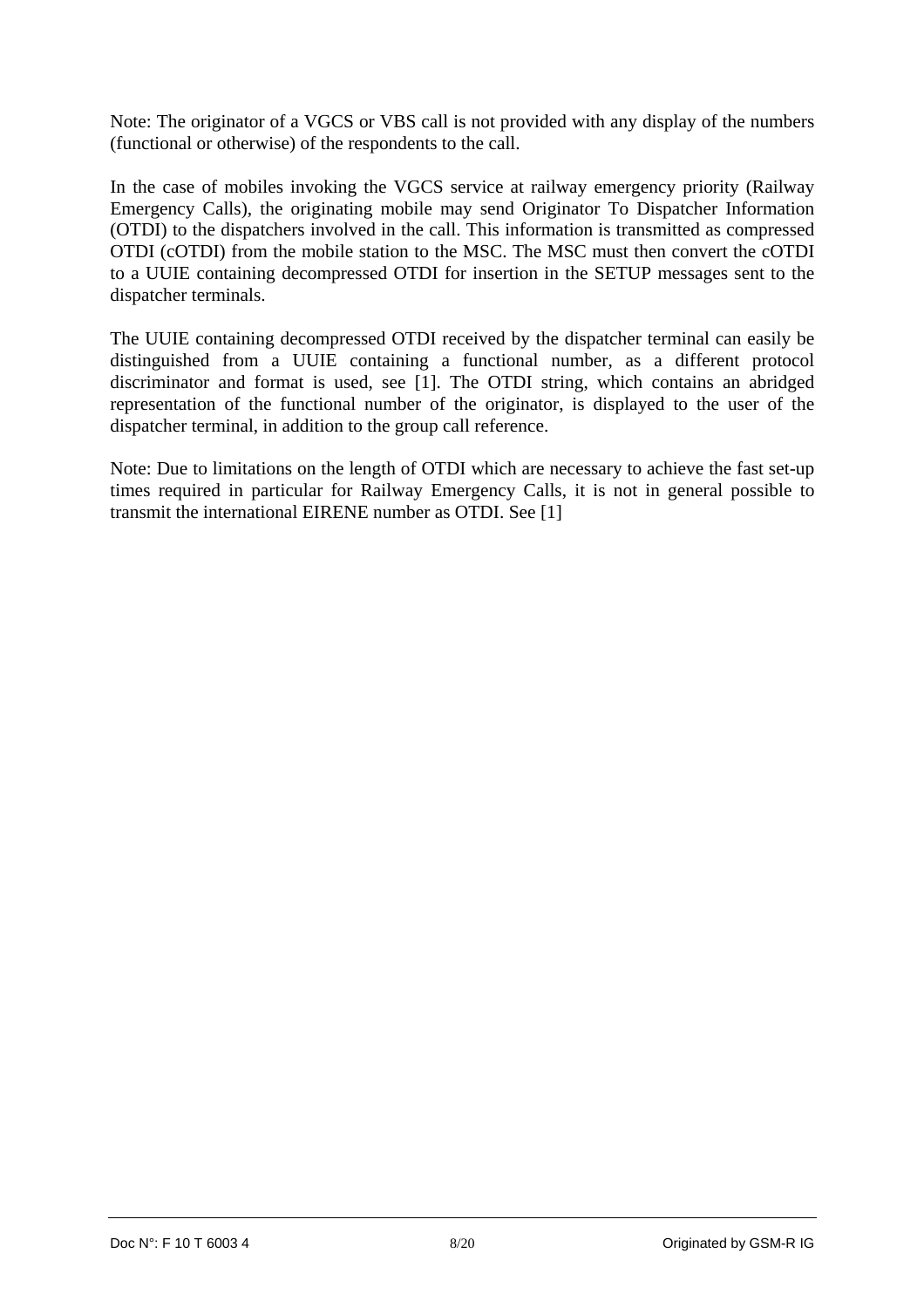#### <span id="page-8-0"></span>**6. OVERVIEW OF SIGNALLING**

In this overview the two scenarios are shown that are necessary to provide the functionality of presentation of functional numbers during a MOC and MTC. Figure 2 shows the message scenario for a mobile originating call and figure 3 shows the scenario of a mobile terminating call. The channel request and authentication as well as the ciphering procedures are not mentioned in these charts. The messages transferring the UUS1 data including the functional numbers (SETUP & ALERT/CONNECT) are printed in bold letters.



**Figure 2: Signalling flow for a mobile originating call**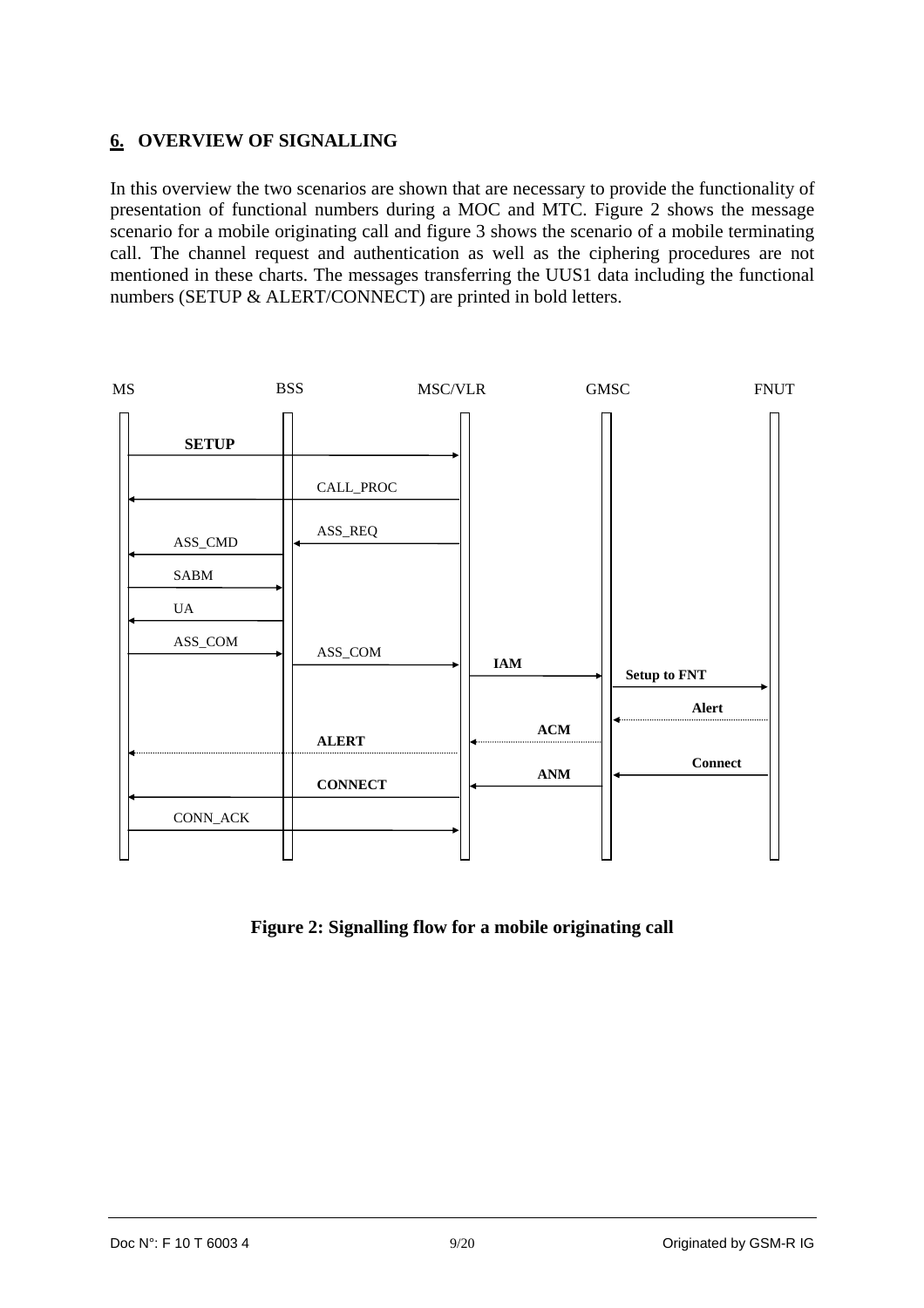| MS |                           | <b>BSS</b>     | MSC/VLR   |                | ${\rm GMSC}$ |              | ${\rm FNUT}$ |
|----|---------------------------|----------------|-----------|----------------|--------------|--------------|--------------|
|    | <b>SETUP</b>              |                |           | $\mathbf{IAM}$ |              | <b>SETUP</b> |              |
|    |                           |                | CALL_CONF |                |              |              |              |
|    | ASS_CMD                   | ASS_REQ        |           |                |              |              |              |
|    | ${\bf SABM}$              |                |           |                |              |              |              |
|    | UA                        |                |           |                |              |              |              |
|    | ASS_COM                   | ASS_COM        |           |                |              |              |              |
|    |                           | <b>ALERT</b>   |           |                |              |              |              |
|    |                           | <b>CONNECT</b> |           | $\bf ACM$      |              | Alert        |              |
|    | $\text{CONN}\_\text{ACK}$ |                |           | $\mathbf{ANM}$ |              | $Connect$    |              |
|    |                           |                |           |                |              |              |              |

**Figure 3: Signalling flow for a mobile terminating call**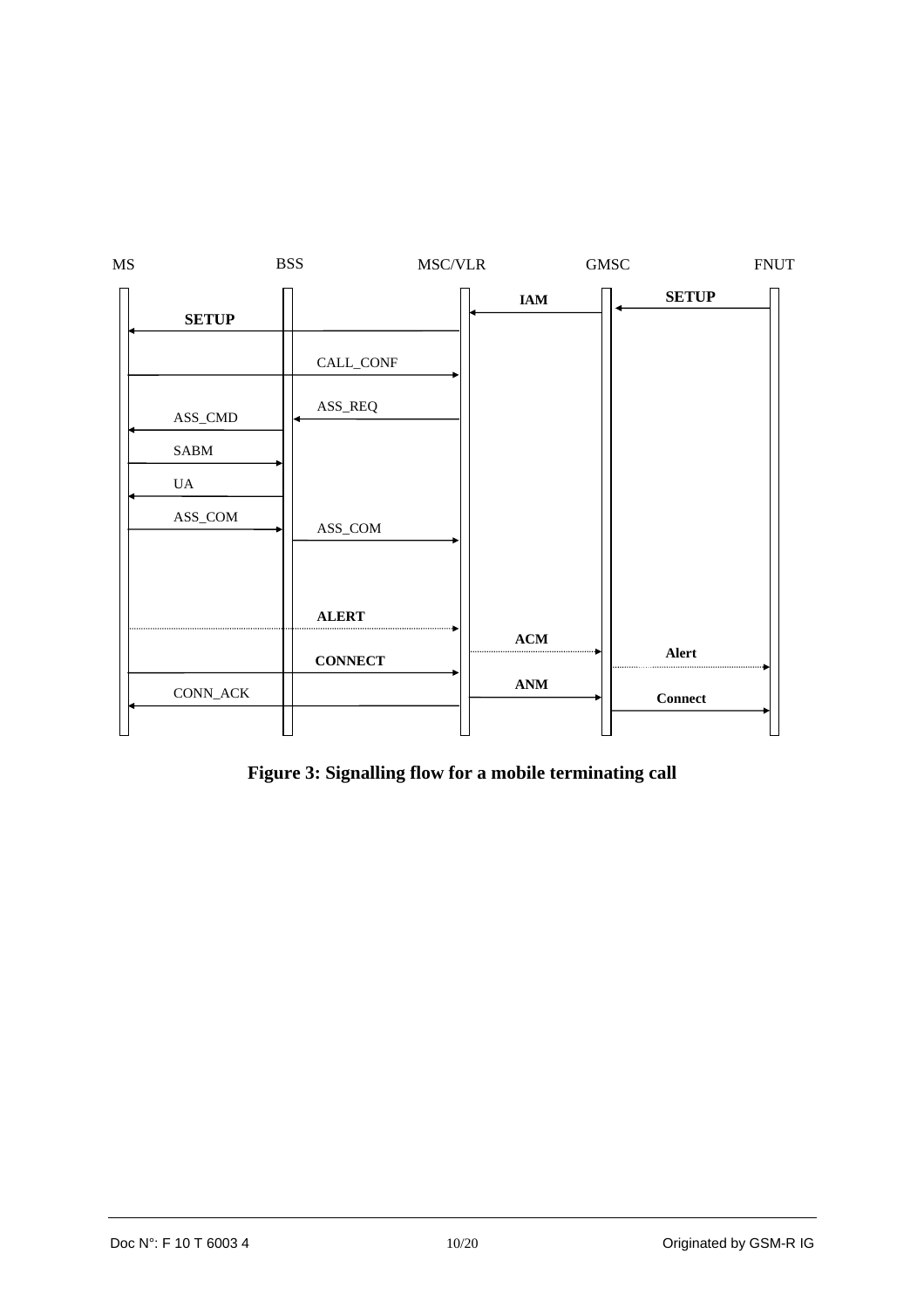#### <span id="page-10-0"></span>**7. FUNCTIONAL MESSAGE DEFINITION**

The SETUP and optionally the ALERT messages contain a User-User Information Element according to [4] used for the transfer of the international functional numbers towards the recipient of the message. If an ALERT message is present in a call set-up scenario, it should contain a User-User Information Element for presentation of functional numbers. A following CONNECT message may also contain the **same** User-User information as the ALERT message. If no ALERT message containing UUIE is present, the CONNECT message has to provide the appropriate User-User information. The receiving terminal always displays the functional number according to the last received User-User information contained in an ALERT or CONNECT message.

This implicitly invokes the UUS1 supplementary service. Despite this, the supplementary service UUS1 should be activated for all SIMs used on cab radios by default. The SETUP message from the originating subscriber shall always contain a User-User Information Element to support the network implementation which requires a User-User Information Element in the SETUP message to activate the UUS1 supplementary service.

If the originating GSM-R subscriber is not currently associated with any functional number, the User-User information contains a functional number of length zero as described in [1]

The structure of the international functional number follows the EIRENE numbering plan.

#### **8. INTERACTION WITH OTHER GSM SUPPLEMENTARY SERVICES**

If the supplementary services **CLIP** and/or **COLP** are implemented and activated, the mobile stations and the fixed network user terminals shall display the numbers provided by **CLIP** and **COLP** in case of absence of valid User-User information. Mobile stations and fixed network user terminals may also display the numbers provided by **CLIP** and **COLP** in addition to the functional number provided by UUS1. Mobile stations and fixed network user terminals may be equipped with a directory, relating the numbers provided by **CLIP** and **COLP** to textual names, and it is permissible to display the names corresponding to the numbers provided by **CLIP** and **COLP** in place of the numbers themselves. In all cases the display shall provide for each number an indication of whether it is a functional number or not.

In the case of VGCS and VBS calls, the CLIP supplementary service is used to transmit information concerning the identity of the call to dispatchers receiving the call. This information, which includes call type, group service area and group ID, is available for presentation to the dispatcher terminal users.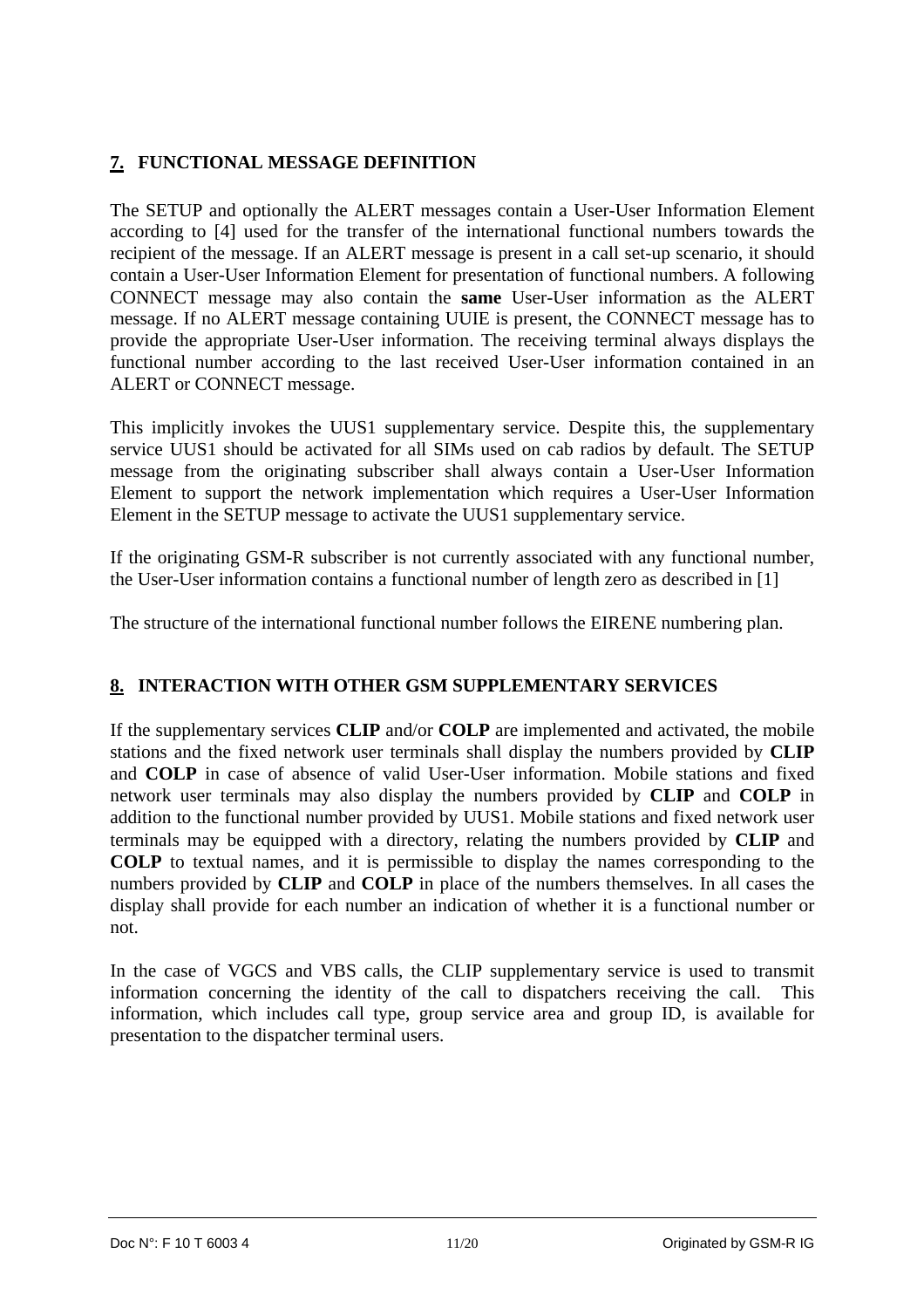#### <span id="page-11-0"></span>**9. NORMAL OPERATION WITH SUCCESSFUL OUTCOME**

In point to point calls, the User-to-User information is transferred transparently embedded in the signalling messages between mobile subscribers and/or fixed network user terminals (controller). The connected party will interpret the information received from the calling party inside the SETUP message and the calling party will interpret the information received from the connected party inside the ALERT or CONNECT message. The appropriate number has to be displayed on the corresponding MMI.

In the case of VGCS or VBS emergency calls from mobile users, the Originator To Dispatcher Information (OTDI) is transferred from the originating mobile as compressed OTDI to the MSC in the IMMEDIATE SETUP2 message. The MSC converts this information into decompressed OTDI which is inserted as UUS1 in the SETUP messages sent to notify the dispatcher terminals involved in the call. The dispatcher terminals interpret the OTDI received from the originator in the SETUP message and the display the result on the MMI. However, it should be noted that the CONNECT message of a VGCS or VBS call does not provide the originator with the functional identities of the parties responding to the call.

If an external network is used, it must support the transfer of user-to-user information.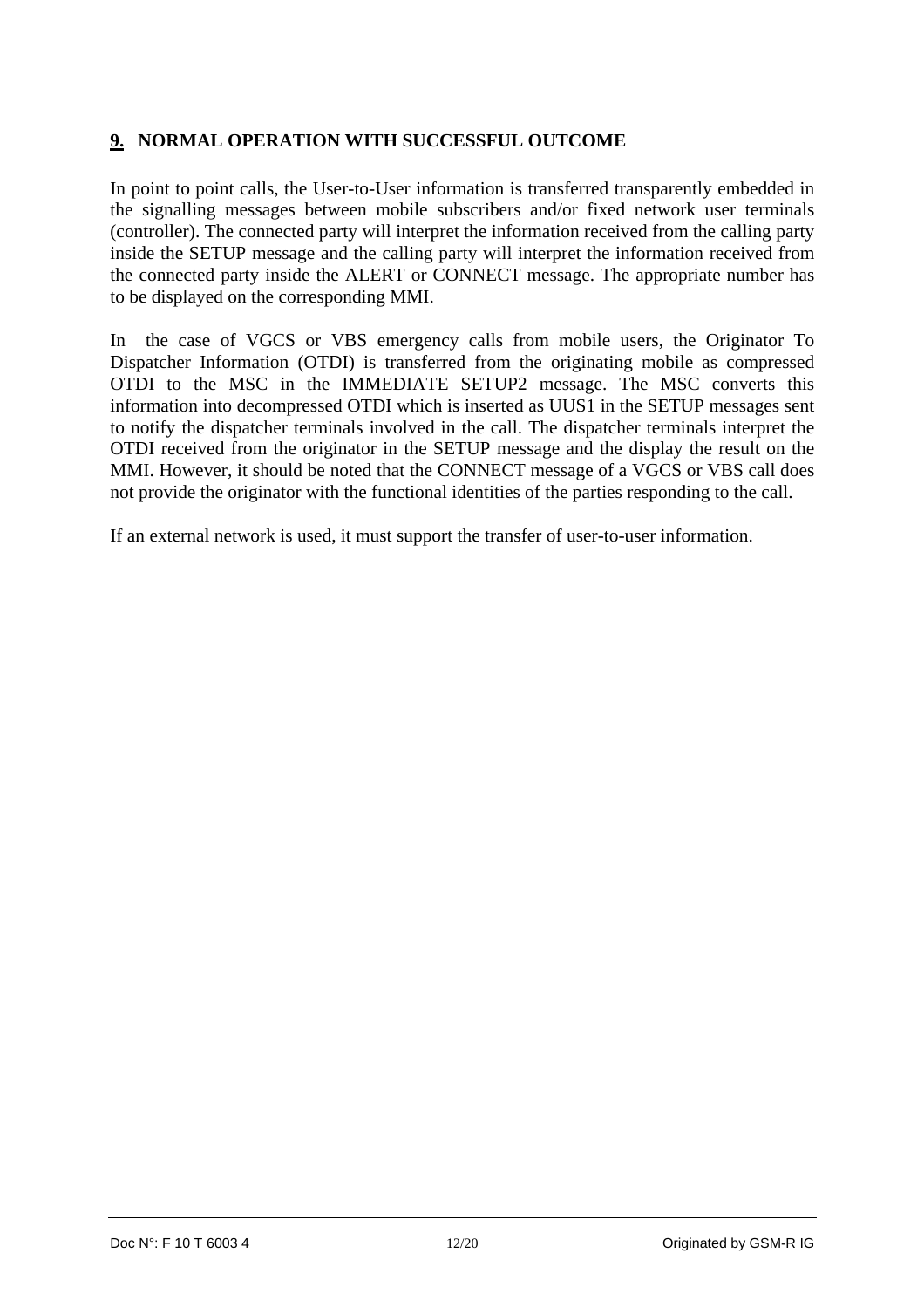#### <span id="page-12-0"></span>**10. EXCEPTIONAL PROCEDURES OR UNSUCCESSFUL OUTCOME**

If there is no valid FN or no UUIE in the call establishment messages and the supplementary services **CLIP** and/or **COLP** are implemented and activated, the mobile stations and the fixed network user terminals shall display the numbers provided by **CLIP** and **COLP**, or their textual equivalents if a directory is available.

If there is no FN or no UUIE in the call establishment messages and the supplementary services **CLIP** and/or **COLP** are not implemented or activated, no indications are displayed on the MMI.

#### **11. FUNCTIONAL DESCRIPTION USING SDL DIAGRAMS**

SDL is used to specify the application behaviour that is represented by the model. The model does not represent necessarily the structure of the application. The service access points (SAP) according to [5] provide access to call control services relevant for the presentation of functional numbers:

- MOC and MTC establishment for normal calls
- Call related supplementary services (Call Wait, Call Hold, UUS1)
- Call Termination

The following sections describe the processes involved in the presentation of functional numbers from the point of view of a mobile station. The same logic is applicable to the presentation of functional numbers from the point of view of a fixed dispatcher terminal, provided the terms "Mobile Originated Call" and "Mobile Terminated Call" are replaced by the terms "Fixed Terminal Originated Call" and "Fixed Terminal Terminated Call" respectively.

Analogous processes are used in the presentation of OTDI on the dispatcher terminal.

#### *11.1. Structure of functions*

According to SDL conventions [9], an environment for the system to be specified has to be defined. For the railway applications a channel to the MMI and a channel to an instance controlling the access to the SAPs (mobile network layer MN) according to [5] is assumed. Each railway function can be represented by a functional block (PresFuncNum).

#### *11.2. Channels to the environment*

The channel to the MMI is assumed as unidirectional. This means no acknowledgement to PresFuncNum is given by the MMI. This is not necessary, because such an acknowledgement would not change the behaviour of PresFuncNum. The proper handling of display requests is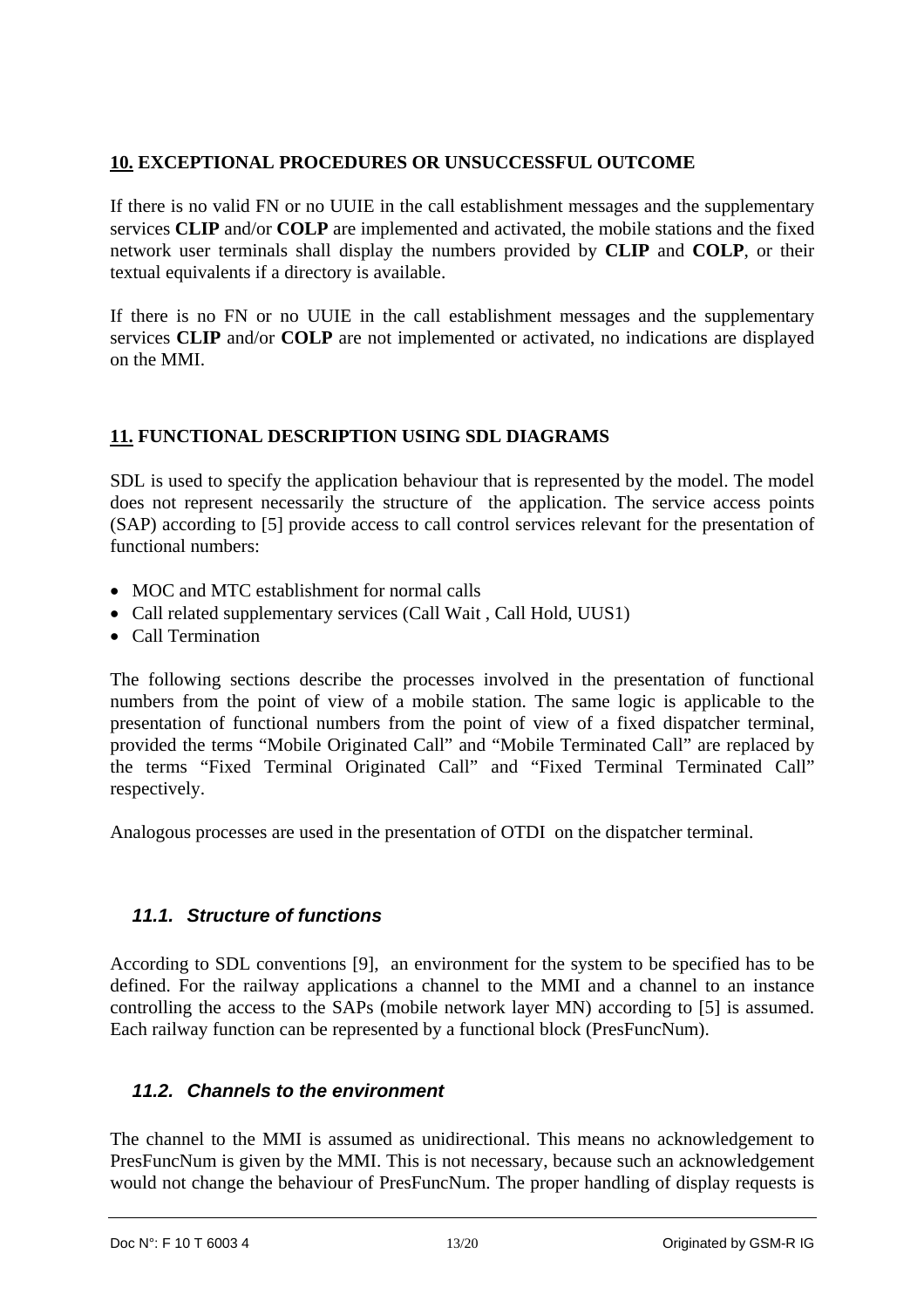the task of the MMI. If the MMI does not receive any display requests from PresFuncNum after reaching the connected state, it shall indicate the absence of a functional number in an appropriate manner.

A proper operation of the mobile network layer is assumed. The call reference CR provides a unique identification of the calls currently managed in the mobile network layer. Signals containing an inconsistent CR value are not possible, if the mobile network layer controls call controls scenarios according to [6]. PresFuncNum ignores signals with inconsistent CR values (consistency check is not indicated in SDL diagrams).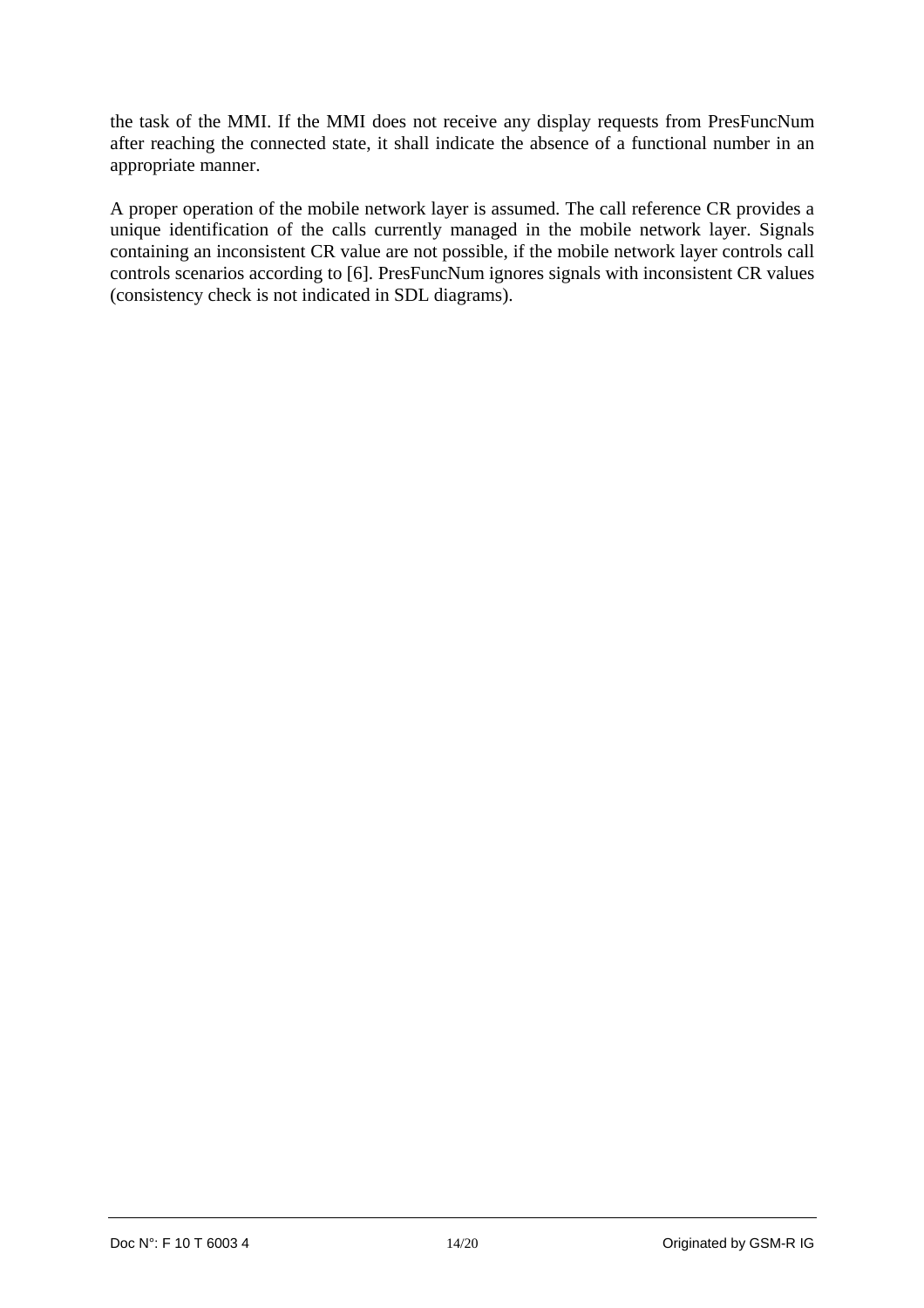#### <span id="page-14-0"></span>*11.3. Signals*

The signals from the environment to the block PresFuncNum on channel CH\_MN are directly related to the reception and sending of corresponding call control messages.

| <b>Signal</b> | <b>Call control layer 3 message</b>  |
|---------------|--------------------------------------|
| UUS_REQ       | SETUP(MOC), ALERT(MTC), CONNECT(MTC) |
| UUS IND       | SETUP(MTC), ALERT(MOC), CONNECT(MOC) |

PresFuncNum is always called with UUS\_REQ by the mobile network layer before sending a corresponding layer 3 message. On reception of every corresponding layer 3 message containing a UUS information element UUS\_IND is used to trigger the extraction of the functional number.

PressFuncNum administrates the calls to be handled by using a call reference (CR) provided by the mobile network layer in the signals towards PressFuncNum. The administration is done by updating a Call-List, which provides the relationship between call reference CR and the functional number FN to be displayed.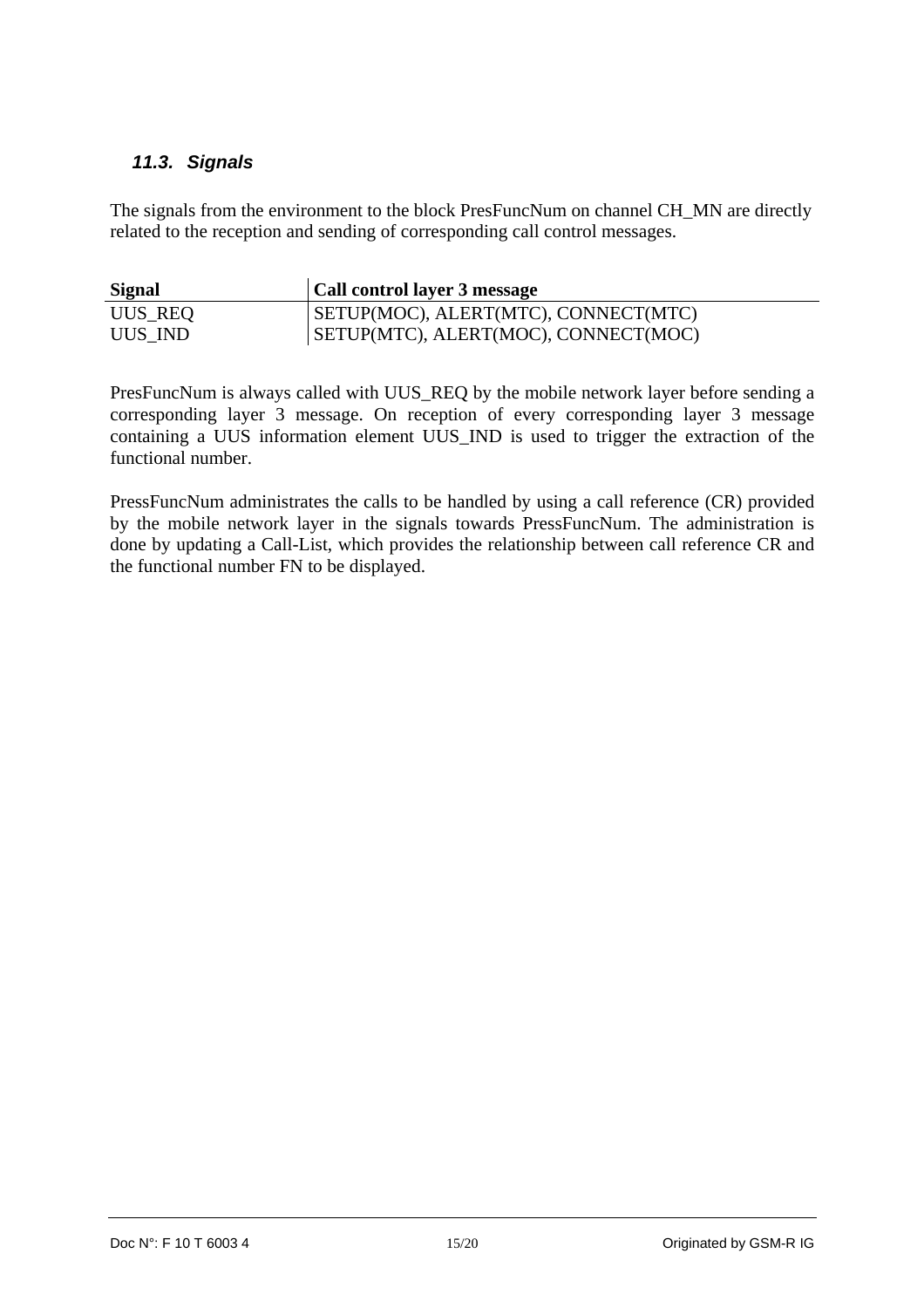## <span id="page-15-0"></span>**12. SDL DIAGRAMS**

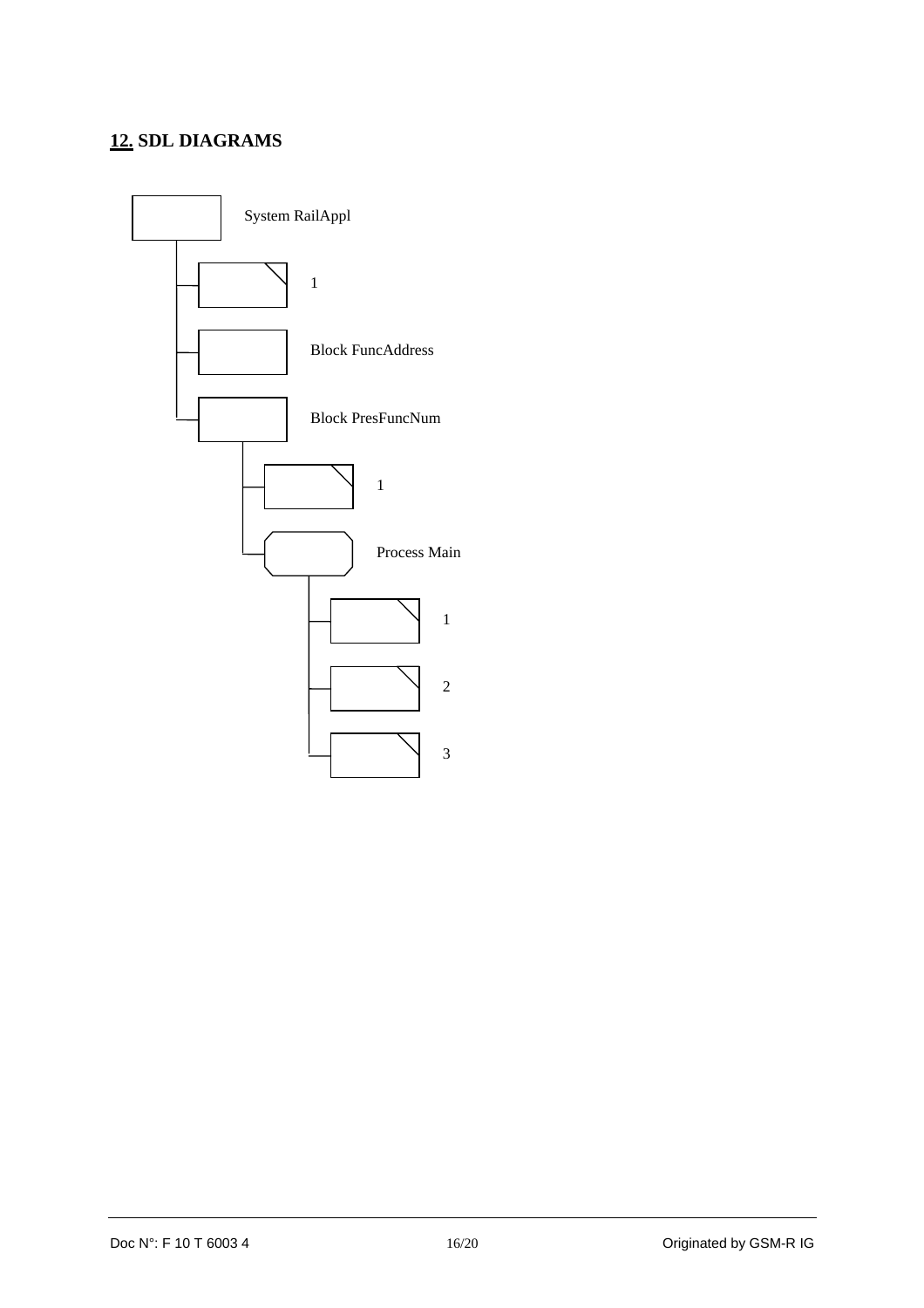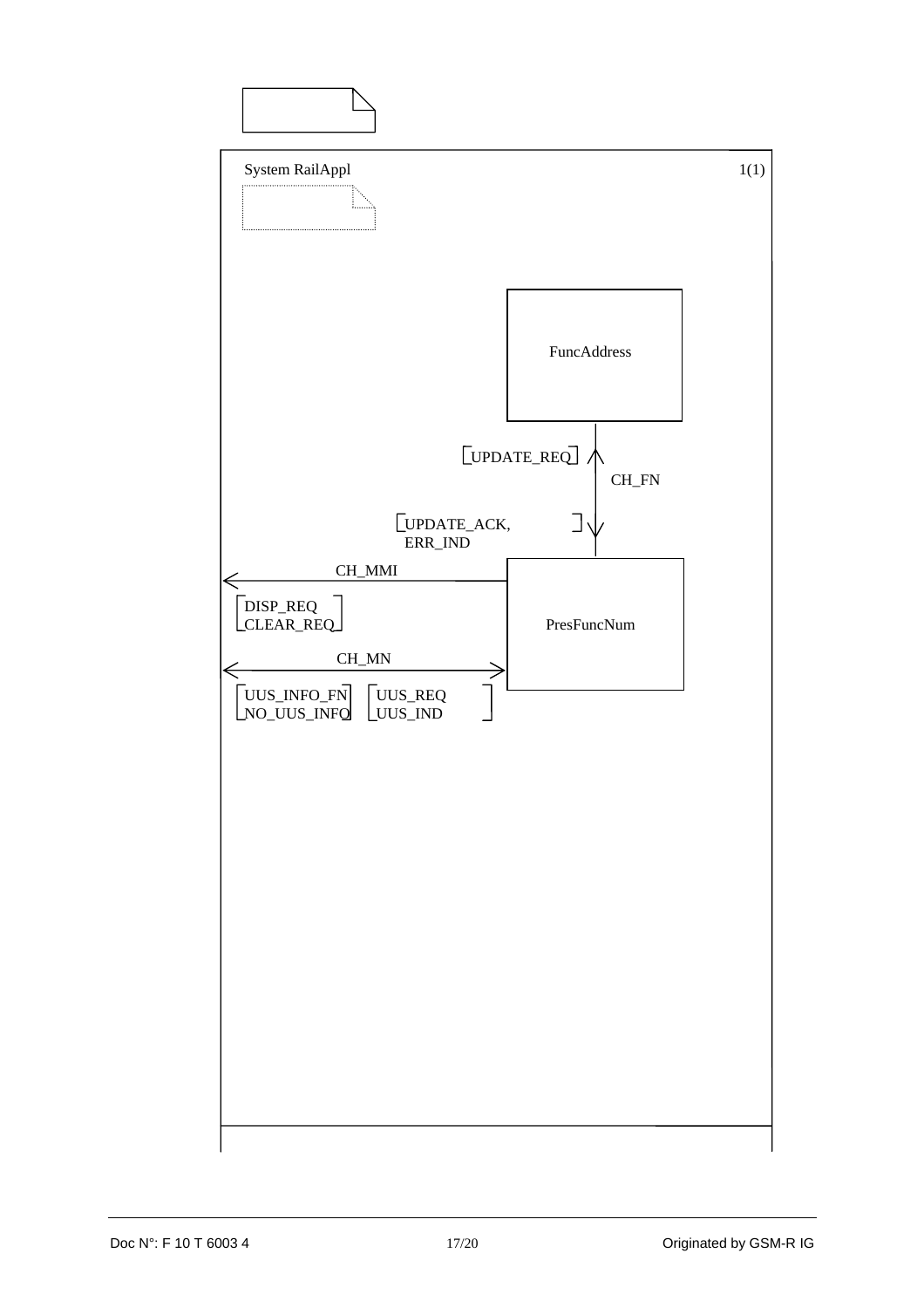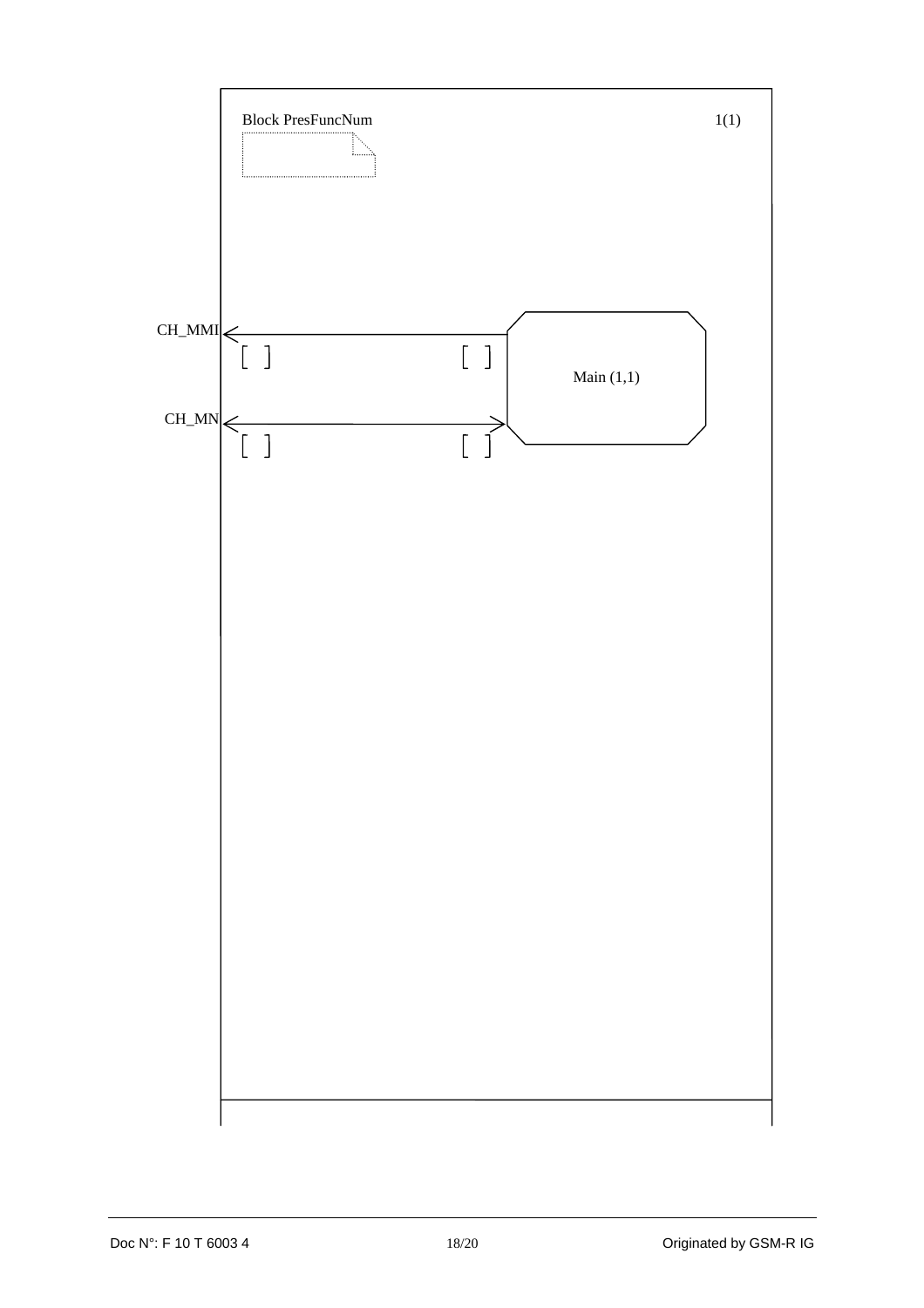